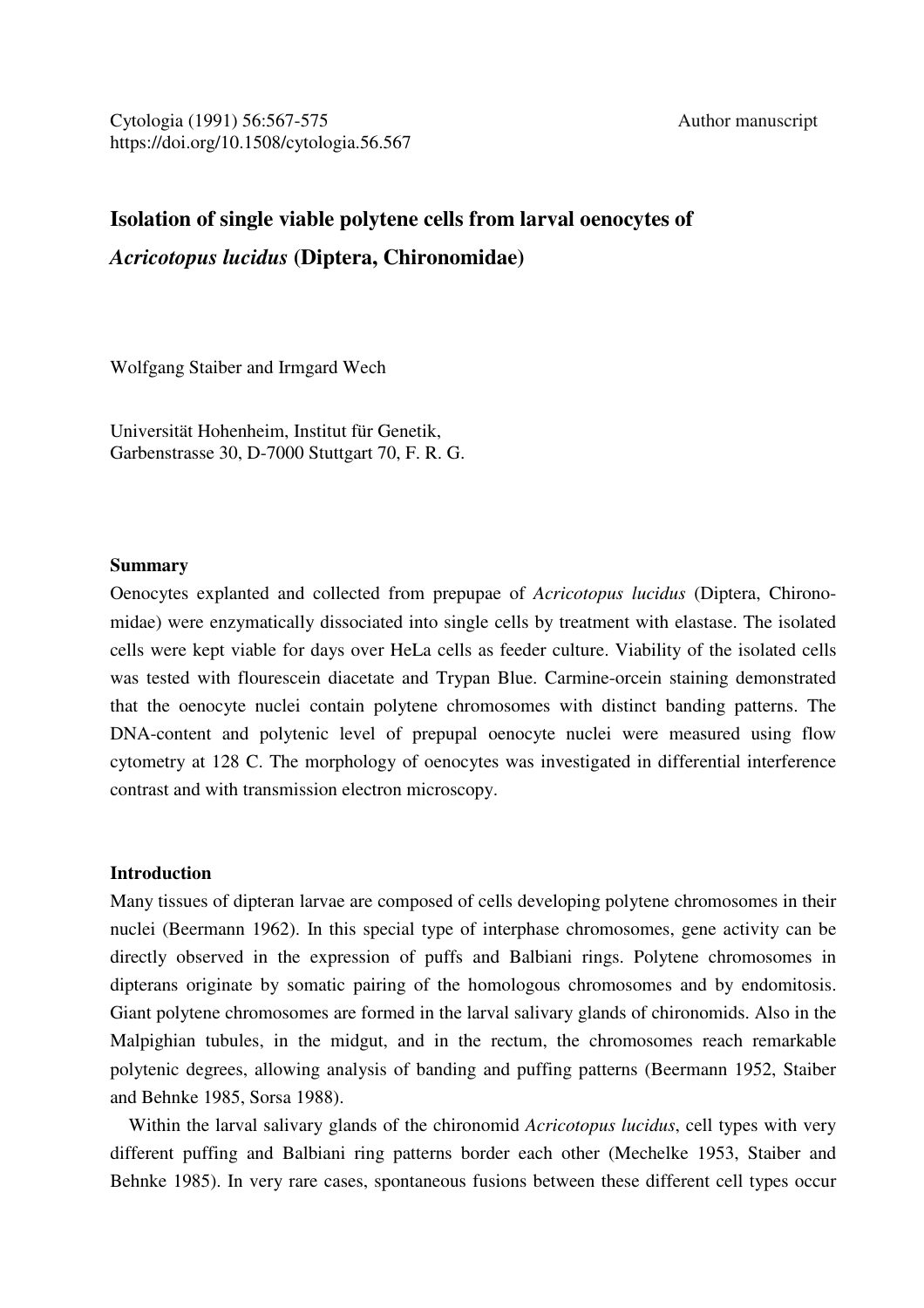(Staiber 1986). A very interesting phenomenon after fusion is the mutual influence of the gene activity patterns of the different nuclei. Up to now no way has been found to induce such fusions experimentally within the salivary gland organ.

 A possible way to investigate the mutual influence of nuclei with different gene activity patterns in a common cytoplasm may be to dissociate polytene tissues into single viable cells, and then to fuse different types of isolated cells experimentally. Preliminary experiments to dissociate larval salivary glands of *A. lucidus* enzymatically into single viable cells were not successful. Better results in the enzymatic isolation of single viable polytene cells were achieved with larval oenocytes.

# **Materials and methods**

## *Isolation and culture of the cells*

Large prepupae (size 7-8.5 mm), mainly females, of *Acricotopus lucidus* (Diptera, Chironomidae) were dissected in drops of Firling medium (Firling and Kobilka 1978) on a slide with a concave grinding under a stereo microscope at 16x magnification. Groups of oenocytes (=GOEs) were isolated with fine tweezers and collected with a micropipette. They were stored at room temperature in a 5 cm Petri dish in a 4:1 mixture of Firling medium and Dulbecco's MEM over a subconfluent or a completely confluent monolayer of HeLa cells as feeder culture. HeLa cells were routinely cultured in DMEM at pH 6.9 supplemented with 10% fetal calf serum (=FCS) and antibiotics (100 IU/ml penicillin, 100  $\mu$ g/ml streptomycin) at 37<sup>o</sup>C and 5% CO<sub>2</sub> in a humidified incubator. For enzymatic treatment the GOEs were transfered to a bored slide (10 mm diameter) on which a siliconized coverslip was mounted with paraffin at the bottom side (Macgregor and Varley 1983), containing a 1:1 mixture of an insect ringer (Satmary and Bradley 1984) and Firling medium (without FCS) with 4 mg/ml elastase (from porcine pancreas, lyophil., about 120 U/mg; Serva). The slide with the GOEs was incubated in a moist chamber at room temperature. The process of enzymatic digestion into single cells was controlled and photographed with an inverted microscope IM 35 (Zeiss) equipped with Nomarsky interference contrast and with Neofluar 40/0.75 and Planapo 63/1.4 objectives. After 1.5-2 hr incubation the dissociation of the GOEs into single cells was completed by a gentle sucking with a micropipette. The single oenocytes (=OEs) were collected, washed in Firling medium, and stored in Petri dishes over HeLa cells, or in the above mentioned flat bottomed well slides in a moist chamber.

## *Determination of viability*

Two methods were used to test the viability of the isolated cells:

1. A drop of 0.1% Trypan Blue in phosphate buffered saline (PBS) was added to a drop with the isolated cells. After about 10 min, the staining behavior of the cells was examined. The exclusion of Trypan Blue indicated an intact cell membrane and thus a viable cell (Holmberg 1961).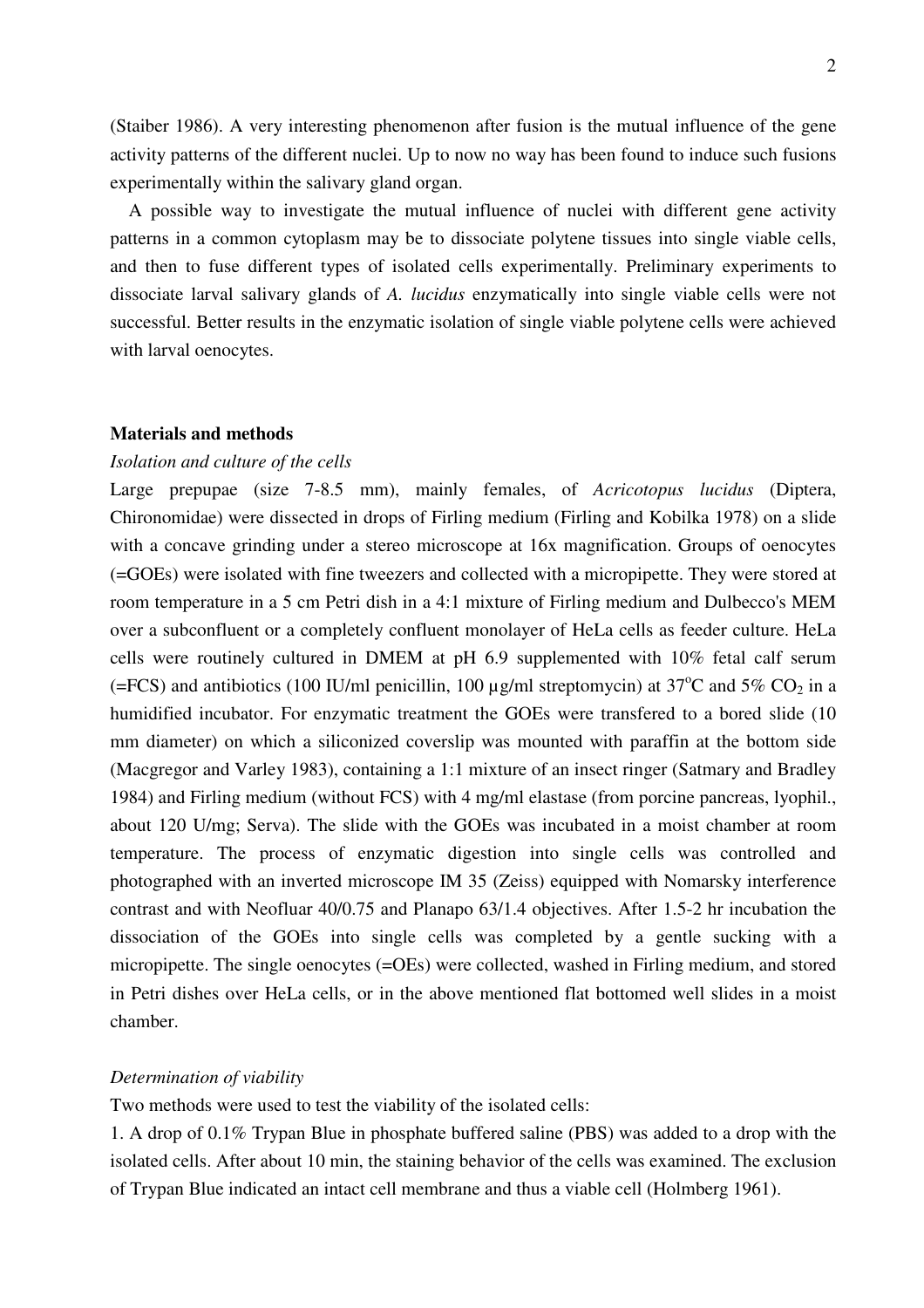2. A drop of a fluorescein diacetate (=FDA, Serva) solution (3.5 µl of a stem solution of 5 mg FDA in 1 ml acetone in 1ml PBS) was mixed with the dissociated cells in an insect ringer (Rotman and Papermaster 1966, Netuschil 1983). Fluorescein fluorescence was examined on an IM 35 equipped with a Neofluar 40/0.75 objective under excitation with UV light of 450-490nm (filter combination BP 450-490, FT 510, LP 520, Zeiss; mercury lamp HBO 50W). Intact and viable cells showed an increasing bright green fluorescence indicating an accumulation of fluorescein resulting from esterase activity.

# *Electron microscopy*

Explanted GOEs were fixed with 2.5% glutaraldehyde in 0.1M sodium cacodylate buffer, pH 7.3, for 1hr at 4<sup>o</sup>C. After postfixation with 1% OsO4, 1 hr at 4<sup>o</sup>C, and dehydration with ethanol, the GOEs were embedded in ERL-4206 (Biorad). Ultrathin sections (50 nm) were cut with an Ultratom IV (LKB, Stockholm). Double staining was done with uranyl acetate and lead citrate solutions. The sections were examined and photographed, using a Zeiss electron microscope EM 10A.

# *Flow cytometry*

Immediately after explantation GOEs, brain ganglia and fat bodies of female *A. lucidus* prepupae were quickly frozen on dry ice in Firling medium (without FCS) in 2 ml microfuge tubes (Eppendorf) and stored until further preparation in a refrigerator at -80 $^{\circ}$ C. After thawing, ganglia were dissected into small pieces under a stereomicroscope with fine tweezers. 1.5 ml of a solution of 1 mg of the fluorochrome 4', 6-diamidino-2-phenylindole dihydrochloride (=DAPI) in 0.6% Triton X-100 in 100 ml PBS, pH 7.5, was added to the non-fixed probes suspended in 250-500 µl Firling medium. The samples were stirred for 1 min and were then allowed to stand for 3 min. Probes of brain ganglia and fat body were filtered through nylon gauze of 20 µm mesh. The probes of the OE nuclei were not filtered. The samples of the detergent-isolated and fluorochrome-stained nuclei were analysed with a PAS-II pulse cytophotometer (Partec, Switzerland) as described by Ulrich et al. (1988).

### *Chromosome preparation*

Isolated single OEs were fixed in acetic-ethanol (1:3 , 10 min), subsequently stained in acetocarmine for about 30 min and in acetolactoorcein for about 5 min, and were then squashed in a small drop of the latter stain.

## **Results**

In chironomids, the larval oenocytes (=OEs) occur only in the first seven abdominal segments and are segmentally arranged in groups of cells laterally near the cuticle in the peripheral layer of the fat body (Zavrel 1935) . In *A. lucidus* the groups of oenocytes (=GOEs) consisted of 2-7 cells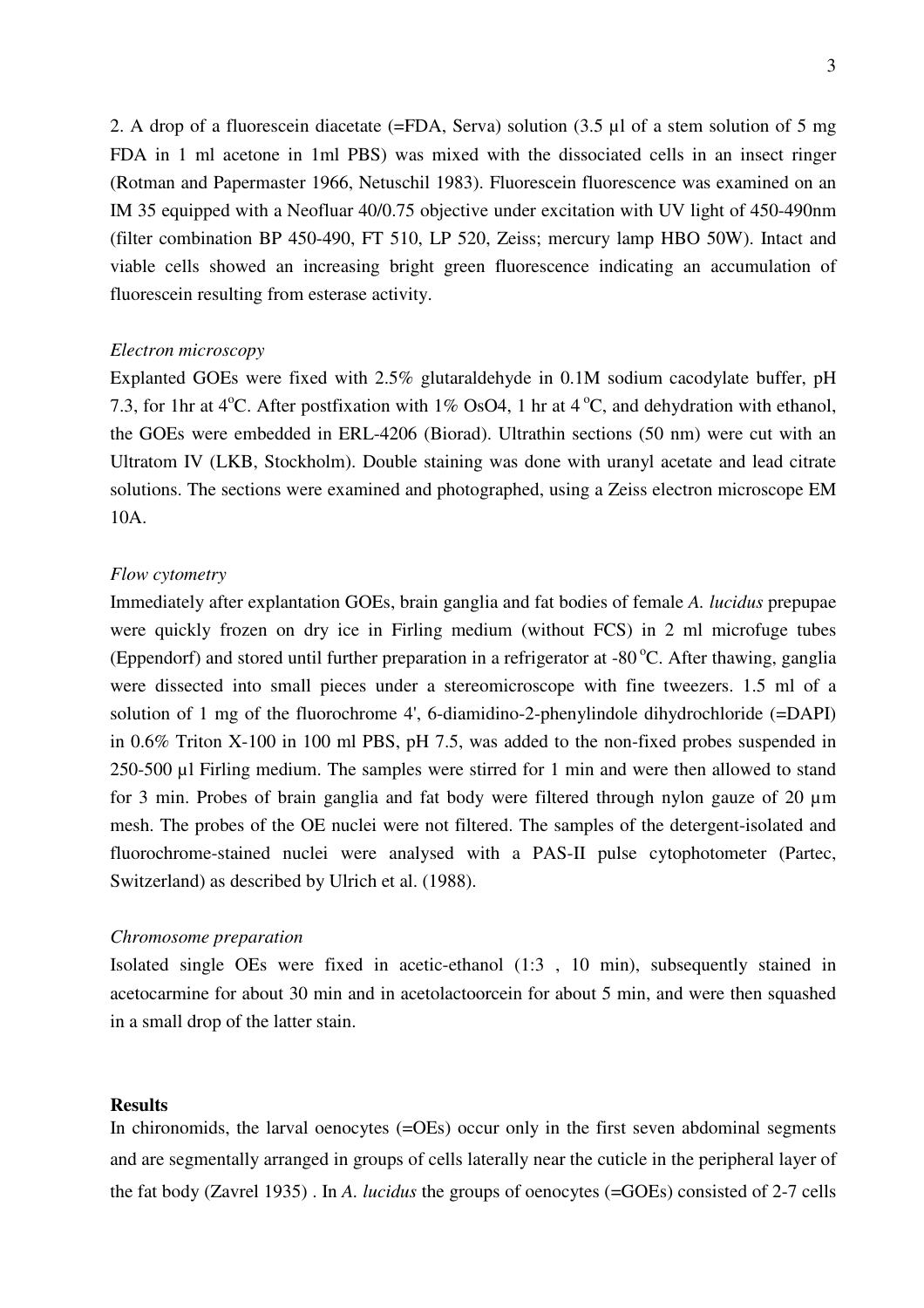(Fig. 1a) , which are ensheeted by a common envelope . The clear majority are groups of 4 cells exhibiting a lozenge-shaped arrangement (Fig. 1a). GOEs of the lozenge-arranged type from young prepupae are 110 -150 µm long. Their widths are 90-120 µm. Their nuclei have diameters of 15-20 µm and the spherical nucleoli (only one in each nucleus) diameters of 7-10 µm.



**Fig. 1.** Groups of oenocytes of *A. lucidus* before (**a**) and two hours after (**b**, **c**) enzymatic treatment. (**d**) Carmine and orcein-stained isolated oenocyte with polytene nucleus and nucleolus. (**e**) Polytene chromosome set of an oenocyte. (**f**) Part of a polytene chromosome exhibiting a clear band-interband pattern and a well developed puff. Interference contrast (**a**-**c**), bright field (**d**) and phase contrast (**e**, **f**) micrographs. C, centromeric region; N, nucleolus; P, Puff. Bars represent 100 µm (**a**, **b**), 50 µm (**c**, **d**) and 10 µm (**e**, **f**).

 Table 1 shows the composition of 600 GOEs collected from 80 larvae. Calculating with 14 GOEs per larva, the number of GOEs amount to 53.5% of the total number of GOEs of the dissected larvae. From individual larvae, up to 13 GOEs could be collected.

| Number of cells per<br><b>GOEs</b> |    | 3  | $\overline{4}$ | 5 | 6  |  | Total |
|------------------------------------|----|----|----------------|---|----|--|-------|
| Number of GOEs                     | 18 | 19 | 530            |   | 27 |  | 600   |

**Table 1**. Composition of GOEs from 80 prepupae used for FCM-DNA-analysis OE nuclei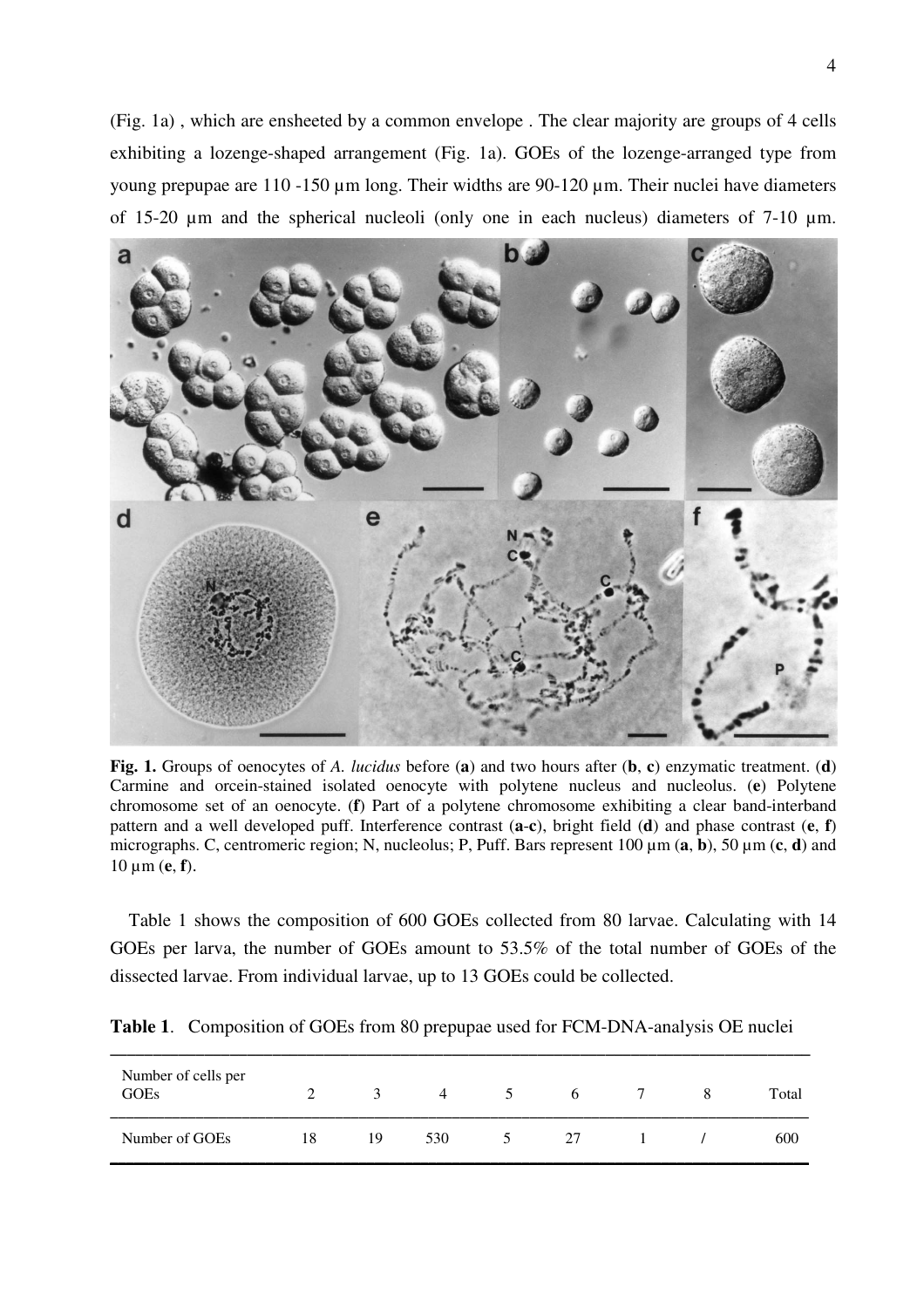For obtaining single cells, the common surrounding basal lamella of the GOEs was removed by elastase digestion. The separation into single cells was completed by mild agitation. The isolated cells were collected with a micropipette, washed in Firling medium, and stored in a Petri dish over a monolayer of HeLa cells or in flat bottomed well slides in a moist chamber at room temperature. For determination of viability of the isolated cells, two tests were used: the exclusion of Trypan Blue through intact cell membranes, and the increasing fluorescence resulting from the splitting of FDA by cellular esterases and the accumulation of fluorescein (Rotman and Papermaster 1966).

 Exemplified in one of the experiments from 12 larvae, yielding 101 GOEs composed of 408 cells, a total of 190 single intact and viable cells (=46.5%) were isolated. The rounded cells have diameters of 50-70  $\mu$ m (Fig. 1b, c).

 The storage of isolated OEs in Petri dishes over a layer of HeLa cells resulted in longer survival times for the cells than the storage in siliconized flat bottomed well slides. In an experiment, two samples of freshly isolated OEs were stored over HeLa cells and in flat bottomed well slides. After 24 hr 83% of the cells of the sample stored over HeLa cells, and only 17% of the cells of the sample stored in flat bottomed well slides were viable, showing strong esterase activity and exclusion of Trypan Blue. After 48 hr incubation, only the OEs stored over HeLa cells (without loss against 24 hr) were still intact and viable. In other experiments comparable results were received. For a longer time than 48 hr, the storage of isolated OEs was not tested.

 The fixed and carmine/orcein-stained nuclei of isolated OEs showed fibrous chromatin and one spherical nucleolus (Fig. 1d). In squash preparations of OE nuclei, distinct patterns of darkly stained bands and slightly colored interbands, characteristic for polytene chromosomes, are clearly visible (Fig. 1e, f). The centromeric regions of the three polytene chromosomes are easily recognized as intensely stained heterochromatic blocks (Fig. 1e). They serve as reference points for the maps and the band nomenclature of the polytene chromosomes of *A. lucidus* (Staiber and Behnke 1985). In chromosome no. III the nucleolus is expressed directly adjacent to the centromeric block. On various sides the bands are decondensed and form puffs representing active gene loci. In Fig. 1e such a puff is indicated.

In *A. lucidus* the GOEs are ensheeted by a capsule-like basal lamella (Fig. 2a, c, d), with a thickness of about 25 nm in prepupal stage (Fig. 2d). For comparison, the salivary gland cells of *A. lucidus* are enclosed in this developmental stage by a 80 nm basal sheet. With the light microscope the ensheeting basal lamella of the GOEs is clearly visible when changing strongly the osmotic situation of the culture medium (Fig. 2e).

 The larval oenocytes increase progressively in size during larval development and enlarge especially at moulting (Locke 1969).

 GOEs dissected from second instar larvae of *A. lucidus* are already surrounded by a common membrane and are about 30  $\mu$ m long and about 25  $\mu$ m wide. This is in contrast to the description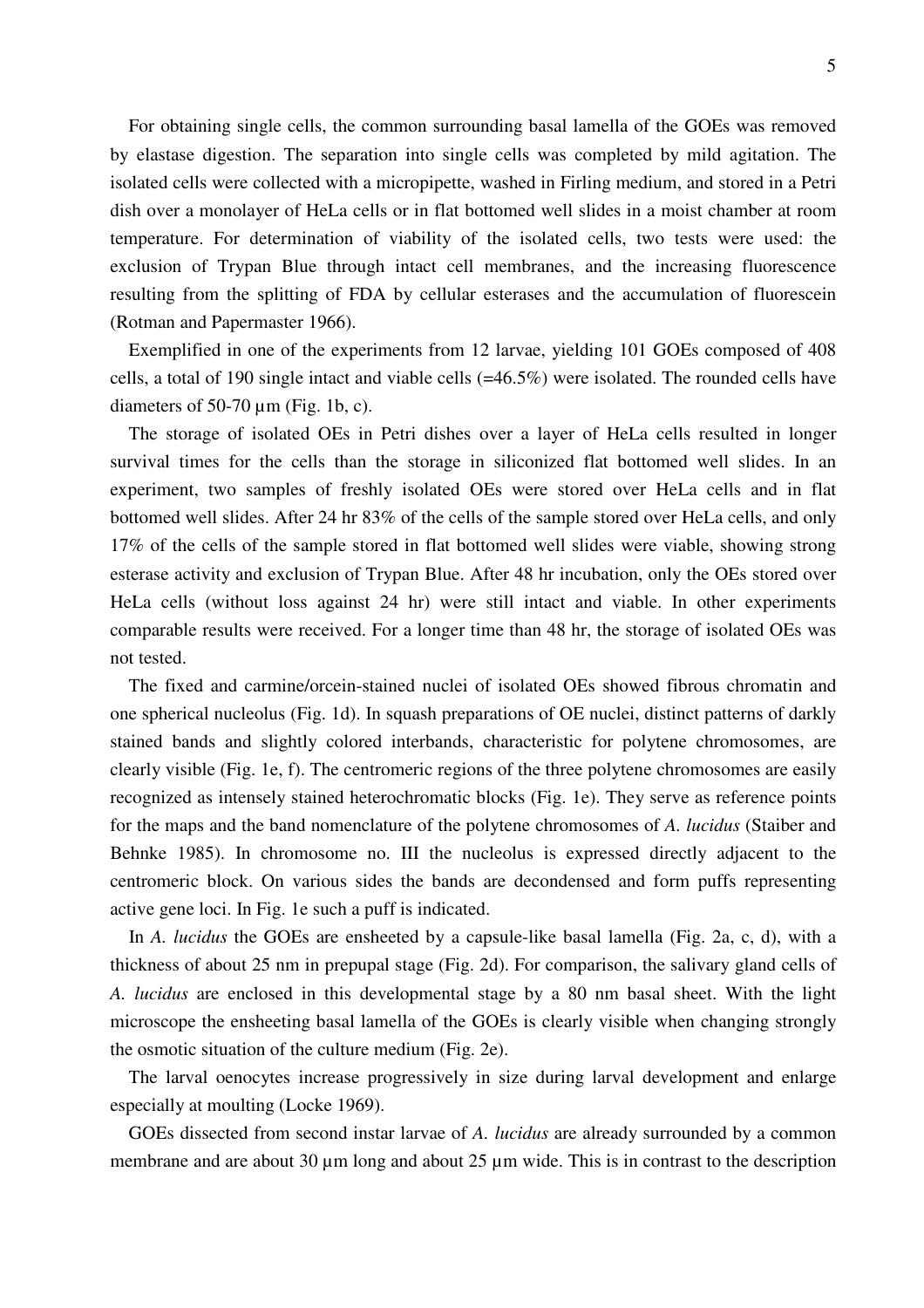of Zavrel (1935) on *Syndiamesa* (*Pseudodiamesa*), where the cells lie in a group, together but separated from each other.



**Fig. 2** (**a**) Composite electron micrograph showing a group of four oenocytes from a prepupa of *A. lucidus*. Three nuclei are sectioned. (**b**) Electron micrographs of an oenocyte nucleus with sectioned nucleolus and with polytene chromosomes exhibiting puffs and (**c**) of the peripherous region of an oenocyte showing basal membrane infoldings and the basal lamella. (**d**) Enlarged view of the basal lamella. (**e**) Micrograph of a group of oenocytes after hypotonic treatment, clearly showing the ensheating basal lamella. (**f**) Spontaneous fusion of three cells of a group of four oenocytes shortly after explantation from a larva. (**g**) High resolution interference contrast micrograph of a group of three oenocytes. Mitochondria appear as tubule-like structures. BL, basal lamella; BMI, basal membrane infoldings; M, mitochondria; N, nucleolus; P, puff. Bars represent 10 µm (**a**), 5 µm (**b**), 1 µm (**c**), 0, 1 µm (**d**), 100 µm (**e**), 50µm (**f**) and 10 µm (**g**).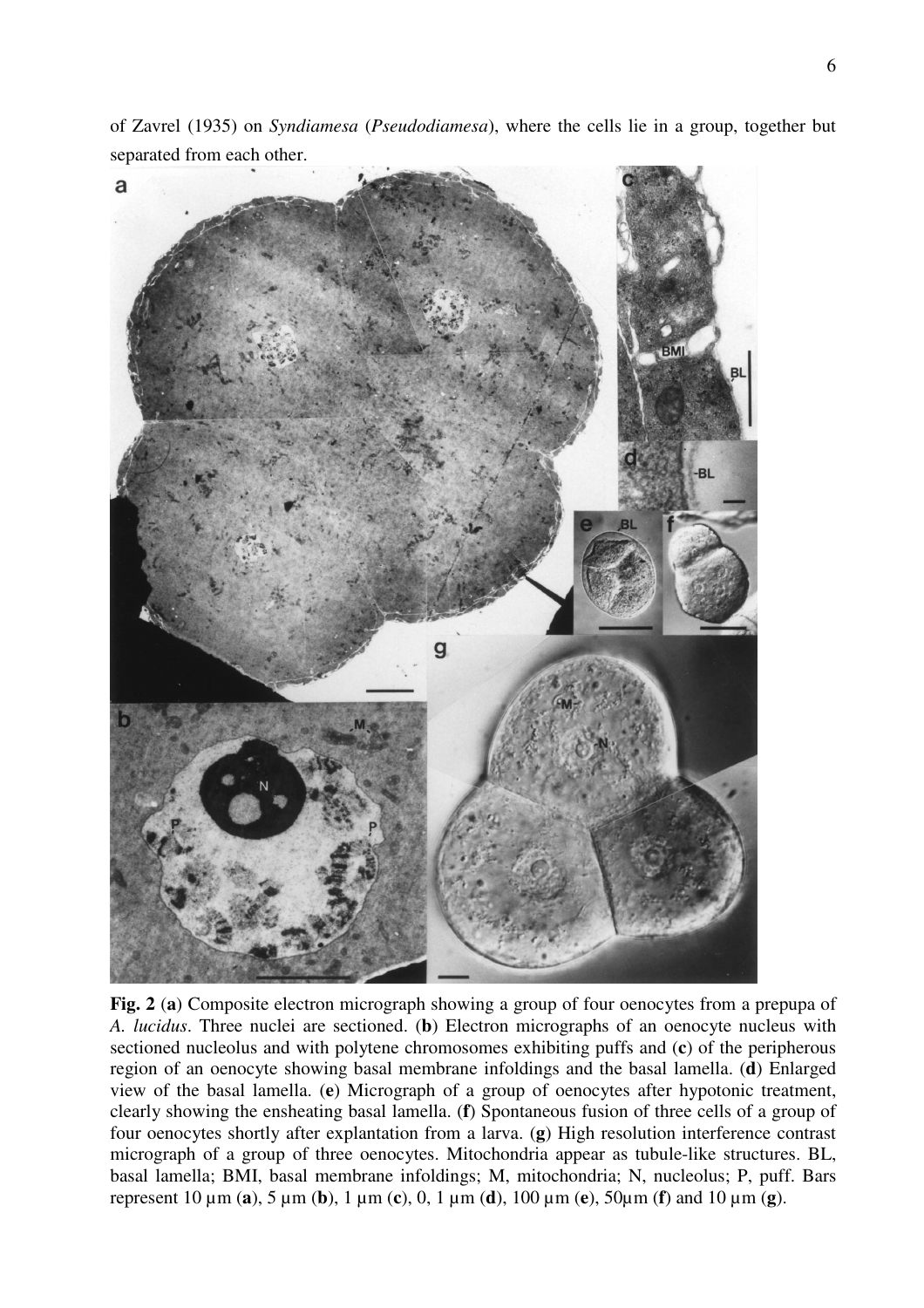In rare cases the spontaneous fusions of two or three cells in freshly collected GOEs were observed producing polykaryons of polytene nuclei (Fig. 2f).

 In the peripherous region of an OE, the basal plasma membrane is infolded, forming extracellular channels which extended about 2-4 µm deep into the cytoplasm (Fig. 2a, c). The cytoplasm exhibits a smooth surfaced, tubular endoplasmic reticulum, which extends uniformly from the nuclear membrane to the periphery of the cell. The mitochondria are evenly distributed in the cytoplasm. Sometimes a few mitochondria are aggregated in groups. The cristae are vertical to the longitudinal axis of the mitochondria. In the high resolution interference contrast micrograph of Fig. 2g, the mitochondria are clearly visible as short, tubule-like structures.In the electron micrograph of the cell nucleus in Fig. 2b, the chromosome sections show clear patterns of dark bands and slightly stained interbands characteristic for polytene chromosomes. Strongly contrasted and clearly separated from the homogenous karyoplasm is the ca. 5 µm sized nucleolus. In *A. lucidus* the nucleolus organizer is located on chromosome no. III (Mechelke 1953, Staiber and Behnke 1985). Resulting from somatic pairing of the homologous chromosomes in polytene nuclei in diptera, only one nucleolus is formed. The nucleolus is composed of regions proximal to the nucleolus-organizer, exhibiting fine fibrillar components representing RNA transcripts, and of regions with granular components containing ribosomal precursor particles (Fig. 2b). Several slightly contrasted vacuoles of different size containing granular components are dispersed in the nucleolus. These vacuoles are already to be seen in differential interference contrast (Fig. 2f).

 On some regions of the chromosome sections in Fig. 2b the structure of bands is disintegrated, the bands are decondensed, and the chromosome is swollen, forming a puff. Within the puffs high concentrations of ribonucleoprotein particles are present - messenger RNA precursors, packed together with protein components.

 The DNA-binding fluorescent dye DAPI, base-specific for A-T, was used for flow cytometric (=FCM)-measurements in combination with the detergent Triton X-100 for cell membrane lysis. The channel number of the histograms resulted from FCM-DNA analysis is proportional to the nuclear DNA-content (Fig. 3a, b). For the first step of getting the polytenic level of the prepupal OE nuclei of *A. lucidus*, it was necessary to determine the 2C-value. This was done by using the nuclei of prepupal brain ganglia. Because of the high DNA-content of the OE nuclei, it was not possible to measure in one step their C-niveau in reference to the ganglia nuclei. Therefore, fat body nuclei, which were found to have a lower polytenic degree (so DNA-content) than the OE nuclei, were used as intermediate references between ganglia and OE nuclei. First ganglian nuclei, and immediately afterwards, with the same adjustment on the flow cytometer, fat body nuclei of females were measured (Fig. 3a). The same procedure was then used with fat body and OE nuclei (Fig. 3b). The polyteny of female prepupal fat body nuclei was found to range from 16C to 64C. FCM-measurements of fat body nuclei and OE nuclei yielded a polytenic level of 128C for the OEs.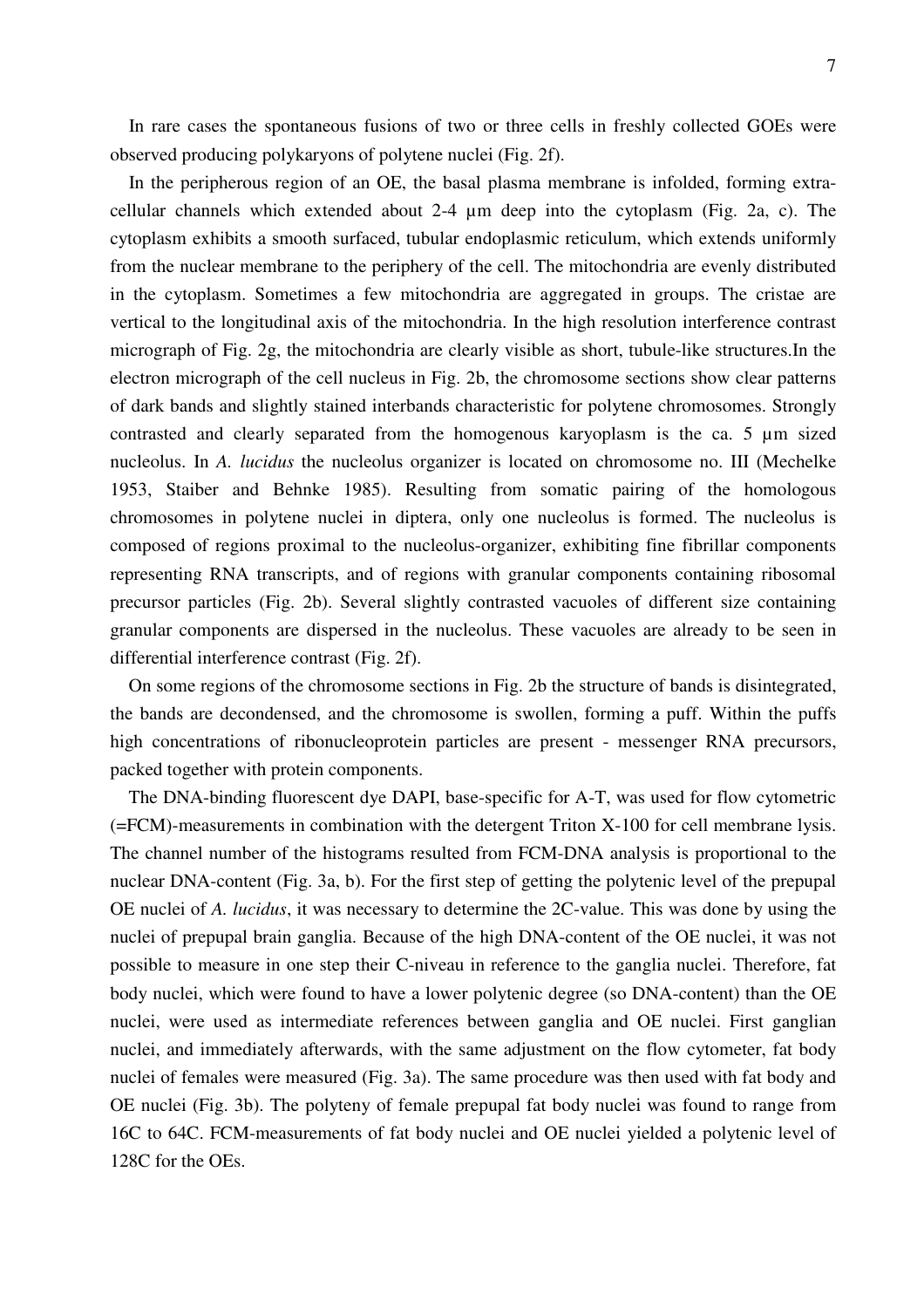

**Fig. 3a, b.** DNA-histograms of DAPI-stained nuclei from brain ganglia and fat body (a) and from fat body and OEs (b) of female prepupae of *A. lucidus*

## **Discussion**

The OEs are cells of ectodermal origin. Two types of OEs, larval and imaginal OEs (=synoenocytes), are formed (Zavrel 1935). Their functions are as yet not fully understood. Generally, they are regarded as organs of intermediary metabolism and of internal secretion. Some authors see the possible function of the larval OEs in the production of components of the cuticle, such as lipids and lipoproteins of the cuticular layer or the cuticular wax (Diehl 1973, Wigglesworth 1988). Thichy (1980) sees the OEs as the haemoglobin synthesizing tissue in *Chironomus*. This was doubted by investigations of Vafopoulou-Mandalos and Laufer (1984). OEs of *Tenebrio* larvae are demonstrated by organ culture to be involved in ecdysteroid metabolism (Romer et al. 1974). They oxidize ɑ-ecdysone synthesizied by the prothoracic glands to β-ecdysone. This view is supported by EM-investigations of Locke (1969) and Gnatzy (1970), who found morphological parallels between OEs and vertebrate cells engaged in steroid hormone synthesis. Both cell types show a densly packed, smooth, tubular endoplasmic reticulum, characteristic for steroid synthesizing tissues (Romer et al. 1974, Treadgold 1976). In aphids, which lack Malpighian tubules, the OEs are assumed to have excretory functions (Breider 1952).

 A detailed description of the light microscopical morphology of larval OEs and their changes during larval and pupal development of the chironomid *Syndiamesa* (=*Pseudodiamesa*) *braniki* was given by Zavrel (1935). As tissues, apparently only necessary during larval development, the larval OEs degenerate during metamorphosis, as also do the salivary glands. During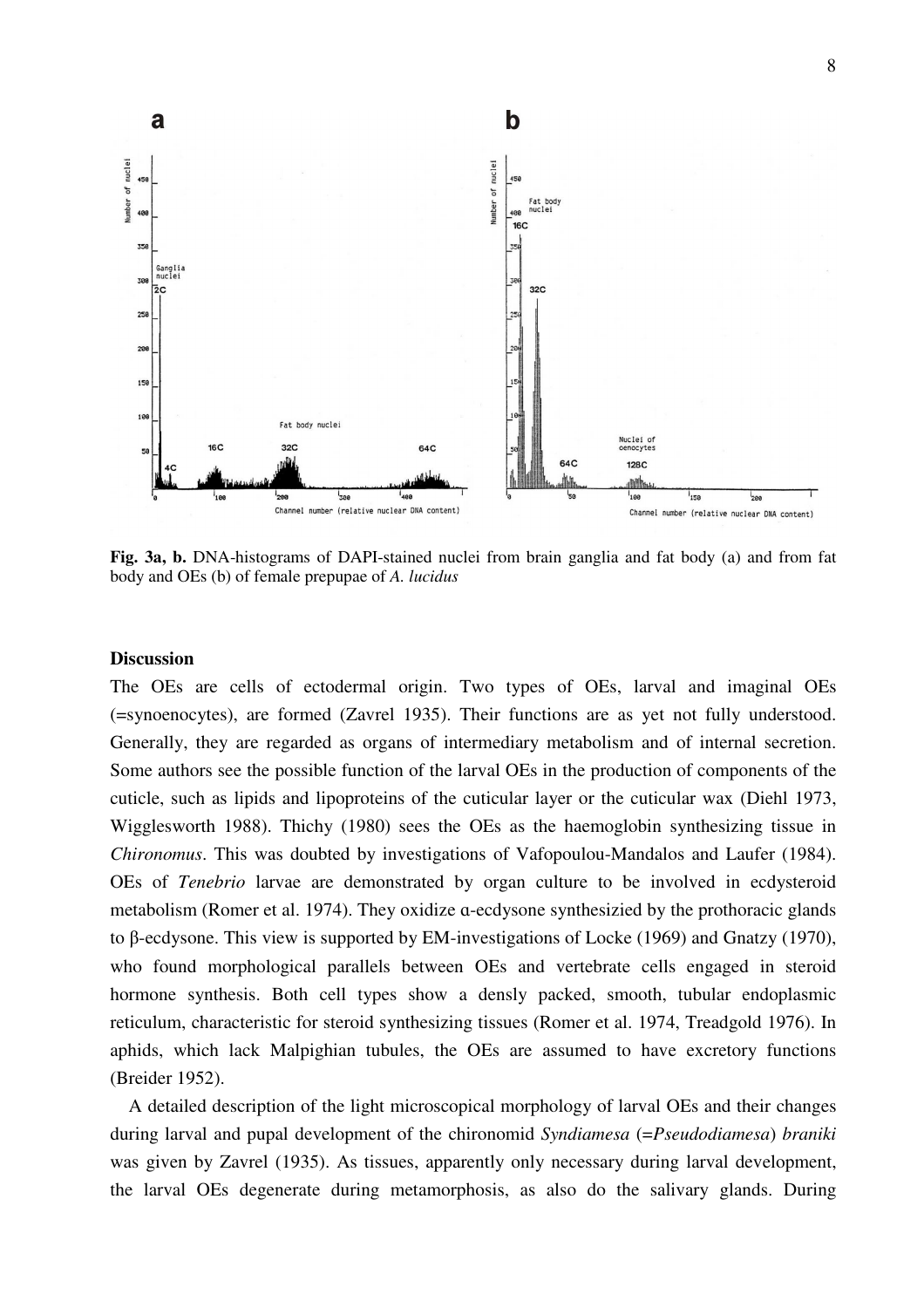metamorphosis, the cells of a GOEs first fuse forming a syncytium and then disintegrate (Zavrel 1935).

 Speiser (1973) determined the 2C-value of *A. lucidus* to 0.20-0.24 pg on Feulgen-stained ganglian nuclei, using a scanning photometer. Speiser also measured the polytenic levels of different tissues of *A. lucidus* during the development from first larval instar to the imago. In females, the tissues reach higher polytenic degrees than in males. In *A. lucidus* no underreplication was determined during polytenization (Speiser 1973). In female prepupae the highest polyteny degrees were found in the salivary glands (4096-8192 C), in the Malpighian tubules (512-1024 C), and in the rectum (256-1024 C; Speiser 1973). The OEs, not investigated by Speiser, reach a polytenic level of 128C as determined in this study by flow cytometry.

 Satymary and Bradley (1984) developed a technique for dissociation of Malpighian tubules of the hemipteran *Rhodnius* and the dipteran *Aedes* into single cells using elastase. The enzymatic treatment removes the surrounding basal lamella of the tubules. The same technique has been successfully applied to larval GOEs of *A. lucidus*.

 The isolation of single polytene cells of different larval tissues, e. g. of OEs and Malpighian tubules, opens the possibility of fusing different polytene cell types and of observing directly with the light microscope the mutual influence of the different gene activity (= puffing) patterns (Staiber and Behnke 1985, Staiber 1986).

 The time of two days for which viability of the isolated single OEs was demonstrated is surely enough to investigate the mutual influence of gene activities between different polytene nuclei after cell fusion.

 An example of a similar type of interaction, and of the time in which such processes proceed, may be the induction of prematurely condensed chromosomes. Within one hour after fusion of a mitotic and a interphasic cell, premature chromosome condensation is induced in the interphase partner by factors derived from the metaphase partner (Cervenka and Camargo 1987).

 Changes in the gene activity of the Balbiani rings BR 3 and BR 4 on the polytene chromosomes of *A. lucidus* induced by the moulting hormone ecdysone proceed within 6 hr after administration of the hormone (Panitz 1964). First signs of the induced regression of the Balbiani rings are visible 15 min after ecdysone injection (Panitz et al. 1972).The fusion of the cells may be induced, for example, by electrofusion or by laser fusion. These techniques have the advantage that one can observe the fusion process of definite cells under the light microscope and then collect the fusion products with a micropipette for further investigations (Vienken and Zimmermann 1982, Teissie and Rols 1986, Wiegand et al. 1986).

### **Acknowledgements**

 The authors are greatly indepted to Professor F. Mechelke for his support and to Professor H. Rahmann, Institute of Zoology, University of Hohenheim, for the use of his electron microscope facilities. Thanks are due to Mrs. E. Beck for friendly and expert help in EM-sectioning and for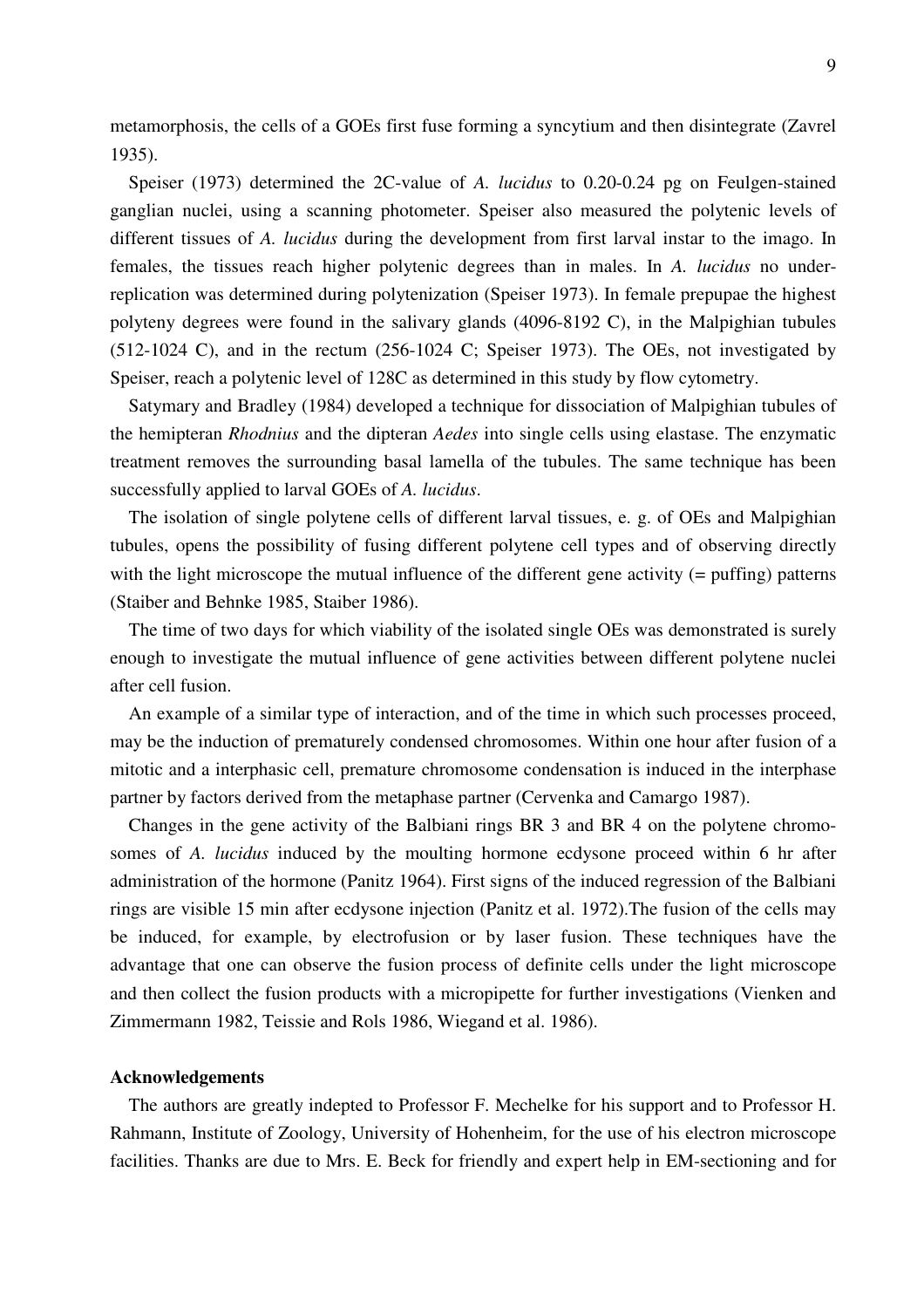advise on technical problems. It is a pleasure to thank our colleague Dr. Barbara Fritz for the flow cytometric measurements.

## **References**

- Beermann, W. 1952. Chromomerenkonstanz and spezifische Modifikationen der Chromomerenstruktur in der Entwicklung und Organdifferenzierung von *Chironomus tentans*. Chromosoma **5**: 139-198.
- 1962. Riesenchromosomen. Protoplasmatologia VI D. Springer, Wien.
- Breider, H. 1952. Beitrage zur Morphologie und Biologie der Reblaus *Dactylosphaera vitifolii*  Shim., Z. angew. Ent. **33**: 517-547.
- Cervenka, J. and Camargo, M. 1987. Premature chromosome condensation induced by electrofusion. Cytogenet. Cell. Genet. **45**: 169-173.
- Firling, C. E. and Kobilka, B. K. 1979. A medium for the maintenance of *Chironomus tentans* salivary glands in vitro. J. Insect Physiol. **25**: 93-103.
- Holmberg, G. 1961. On the permeability to lissamine green and other dyes in the couse of cell injury and cell death. Exp. Cell Res. **22**: 406-414.
- Locke, M. 1969. The ultrastructure of the oenocytes in the molt/intermolt cycle of an insect. Tissue and Cell **1**: 103-154.
- Macgregor, H. and Varley, J. 1983. Working with Animal Chromosomes. John Wiley & sons, p. 134.
- Mechelke, F. 1953. Reversible Strukturmodifikationen der Speicheldrüsenchromosomen von *Acricotopus lucidus*. Chromosoma **5**: 511-543.
- Netuschil, L. 1983. Vitalfärbung von Plaque-Mikroorganismen mit Fluoresceindiacetat und Ethidiumbromid. Dtsch. zahnärztl. Z. **38**: 914-917.
- Panitz, R. 1964. Hormonkontrollierte Genaktivitiaten in den Riesenchromosomen von *Acricotopus lucidus*. Biol. Zbl. **83**: 197-230.
- Panitz, R, Wobus, U. and Serfling, E. 1972. Effect of ecdysone and ecdysone analogues on two Balbiani rings of *Acricotopus lucidus*. Exp. Cell Res. **70**: 154-160.
- Romer, F., Emmerich, H. and Nowock, J. 1974. Biosynthesis of ecdysones in isolated prothoracic glands and oenocytes of *Tenebrio molitor* in vitro. J. Insect Physiol. **20**: 1975- 1987.
- Rotman, B. and Papermaster, B. W. 1966. Membrane properties of living mammalian cells as studied by enzymatic hydrolysis of fluorogenic esters. Proc. Natl. Acad. Sci. U. S. A. **55**: 134-141.
- Sorsa, V. 1988. Polytene Chromosomes in Genetic Research. Ellis Horwood Limited, Chichester.
- Speiser, C. 1973. Quantitative DNS-Bestimmungen im Verlauf der Ontogenese von *Acricotopus lucidus* (Chironomide). Dissertation, Universitat Hohenheim.